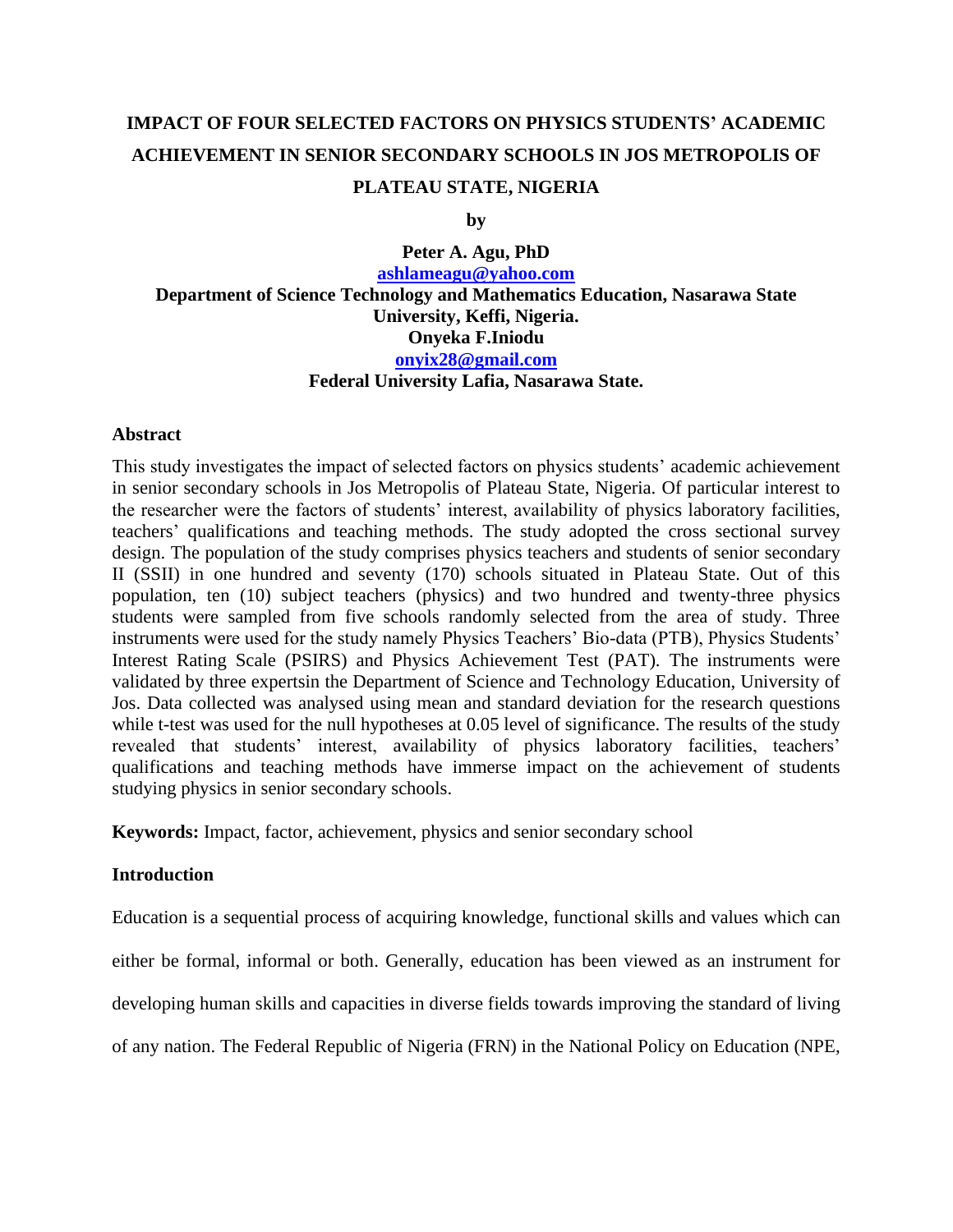2104) identified that education as the greatest investment that a nation can make for the quick development of its economical, political, sociological and human resource.

Physics is a branch of science that seeks to provide answers to questions about nature and how it affects the technological development of any nation. The study of physics as a subject should be regarded as a necessary part of human endeavour. Unfortunately many students find the subject as an abstract or difficult subject. Asikhai (2010), asserted that education at secondary school level is supposed to be the bedrock and the foundation towards higher knowledge in tertiary institutions. It is an investment as well as an instrument that can be used to achieve a more rapid economic, social, political, technological, scientific and cultural development in a country.It is rather unfortunate that the secondary schools today are not measuring up to the standards expected of them.There have been public outcries over persistent poor academic achievement of secondary school students in public examinations especially in physics. The reason for students' poor academic achievement in physics can be linked to several factors.

Different factors have different level of impact on students' academic achievement in physics in senior secondary schools. While several studies have investigated the impact of one or two factors a time, the present study sought to determine the impact of four selected factors on the academic achievement of physics students in senior secondary schools in Jos Metropolis of Plateau State. The factors that are of particular interest to the researcher in this study include, students' interest in the subject, availability of laboratory facilities, teachers' qualifications and teaching methods. The rationale for the selection of these four factors is based on the fact that among all the factors that affect students' achievement in physics, these four appear to be more critical in the view of the researcher. Djamarah, (2002) mentioned that if a student has high study interest, the study result tends to be high. In contrast if the interest is less, the study result will be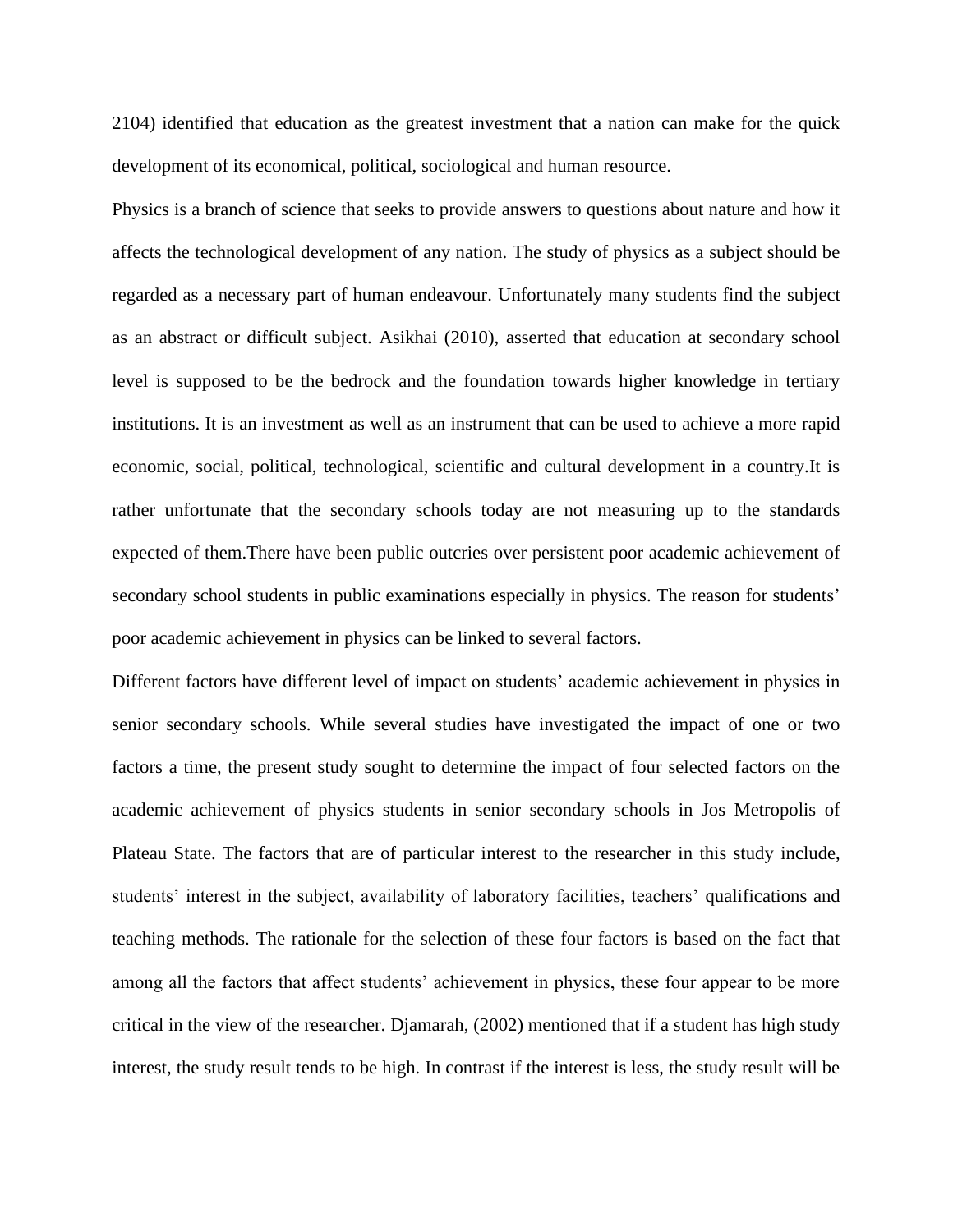low. Aremu&Sokan (2003) as cited in (Ogundele G.et al (2014) also noted that the students' factors of poor academic performance were poor study habits, psychological adjustment problems, lack of interest in school programme, low retention, association with wrong peers, low achievement motivation and emotional problems.

Learning physics is also related to the ability of the students to solve physics problem. Several research have allied students' achievement in physics to physics teachers' qualification, method of teaching and experience to the practical world of physics. Okoronka and Wada (2014) identified poor teaching methodology as one of the effects of students' poor performance in science subjects. This on the other hand could affect students' academic achievement in physics.Wambugu&Changeiywo (2008), state that teaching methods are crucial factors that affect the academic achievement of students. Similarly, the presence of adequate physics laboratory facilities in addition to appropriate teaching methods could enhance the academic achievement of physics students. The most effective approach to physics teaching according to Ojediran et al, (2014) is to support theoretical explanations with actual practices in laboratory. In this connection, Taale & Antwi, (2012) discovered that inadequate exposure to science laboratory work at the secondary school level causes student inability to comprehend and apply scientific knowledge.

The use ofappropriate teaching methodology and a well-equipped physics laboratory to teach physics students depends on the qualifications of the teachers.In Nigeria, Nigerian Certificate in Education (NCE) is stipulated as the basicqualification for teaching at primary and lower basic schools (JSS 1-3) but today one finds that NCE holders teach Senior Secondary Schools. In another instance, graduates of mathematics or other subjects may be made to teach physics. This phenomenon is often referred to as Out-of-teaching; meaning teachers who are assigned to teach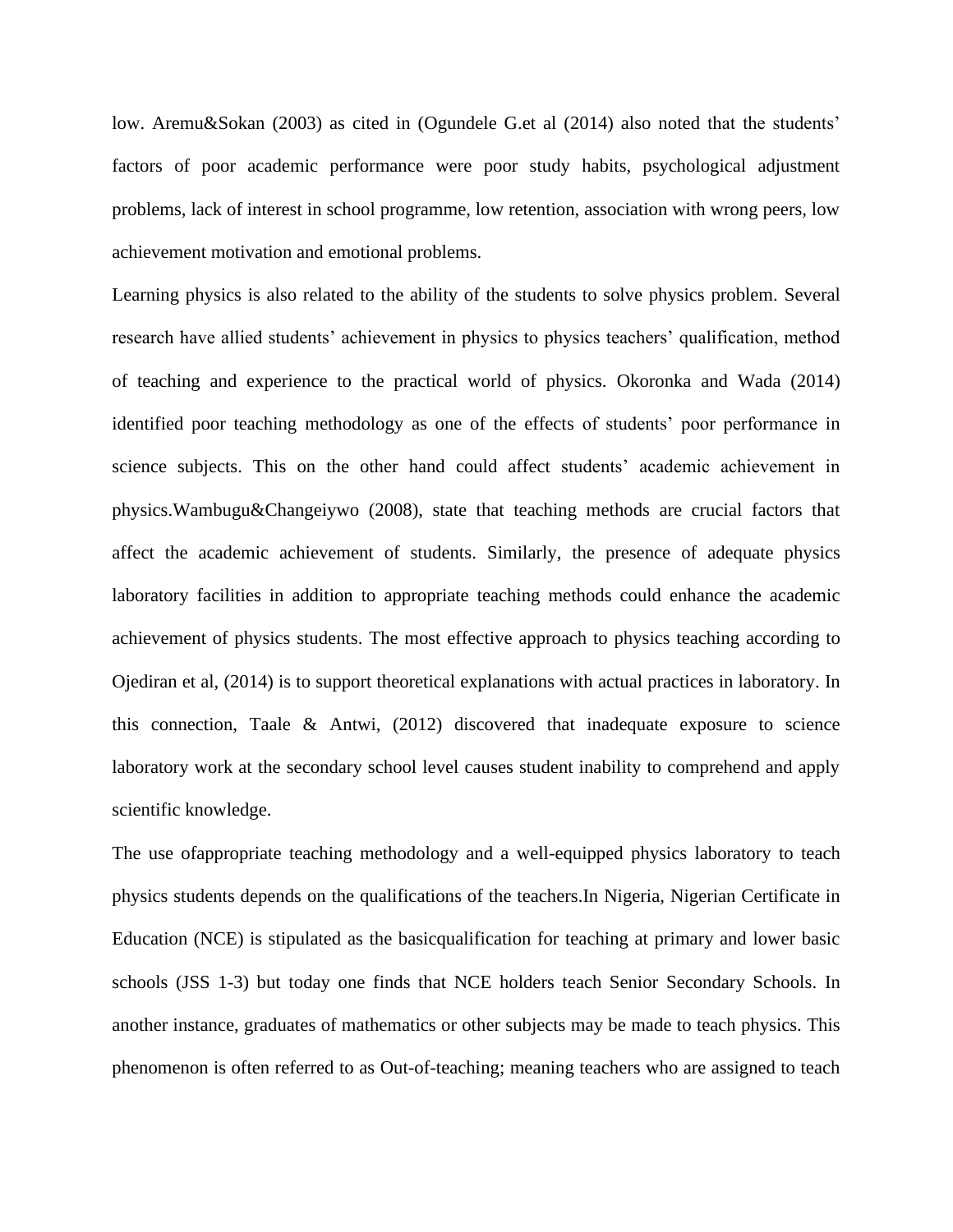subjects and levels that they are not suitably qualified to do so(Du Plessis et al, 2013).This outof-teaching syndrome, very clearly isnot helping the system and as long as it continues there may not be any improvement in terminal examinations (WAEC, NECO, NABTEB, e.t.c.).

## **Research Questions**

- 1. How does interest impact on the academic achievement of physics students in senior secondary schools?
- 2. What is the impact of teaching methods on the academic achievement of physics students in senior secondary schools?
- 3. How does teachers' qualification affect the academic achievement of physics students in senior secondary schools?
- 4. What is the impact of physics laboratory facilities on the academic achievement of physics students in senior secondary schools?

## **Hypotheses**

- **HO1:** Students' interest does not significantly affect their academic achievement of physics students in senior secondary schools.
- **HO2:** Teaching methods have no significant impact on the academic achievement of physics students in senior secondary schools.
- **HO3:** The extent of availability of physics laboratory facilities has no significant impact on the academic achievement of physics students in senior secondary schools.
- **HO4:** Teachers' qualification has no significant impact on the academic achievement of physics students in senior secondary schools.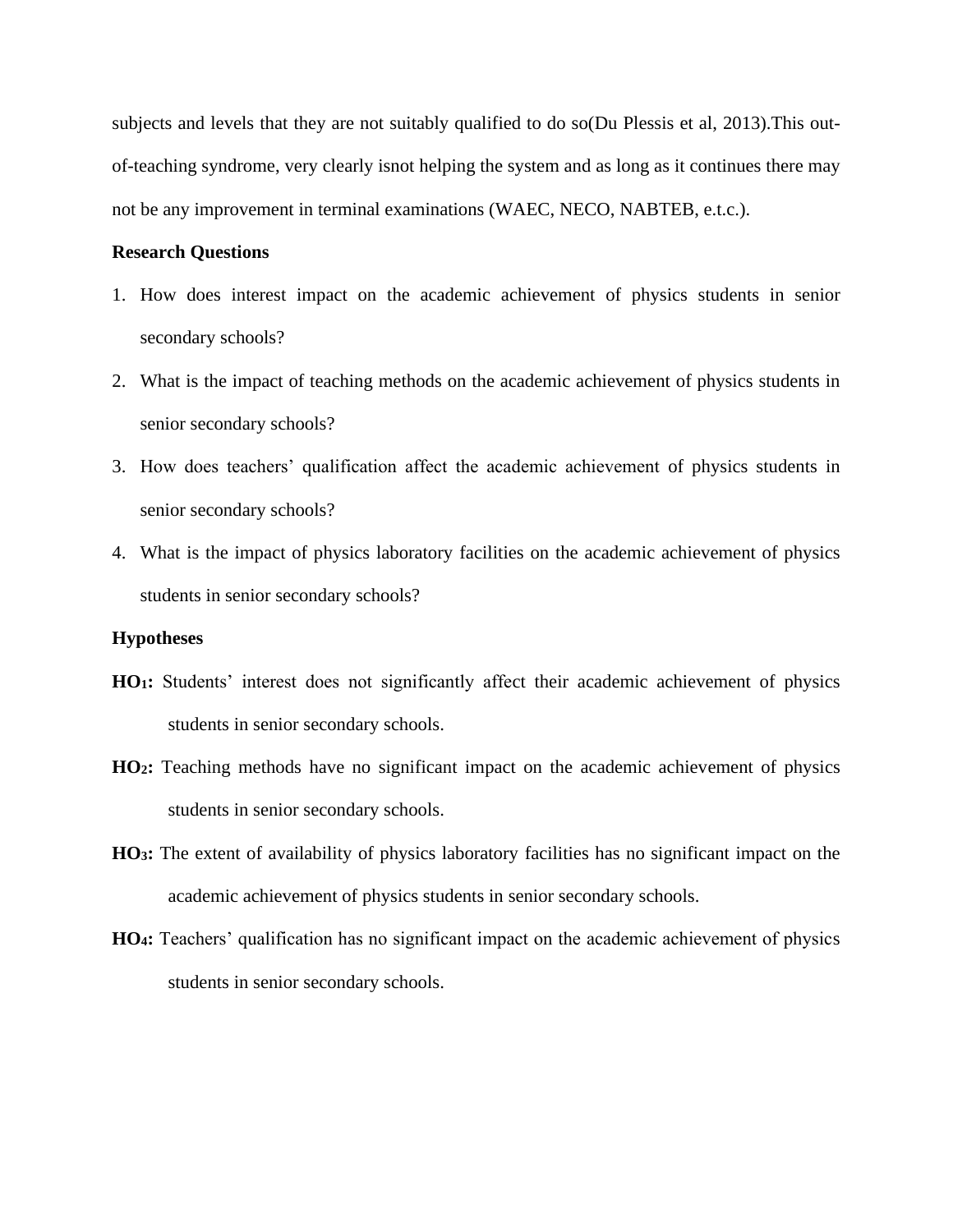#### **Methodology**

The study employed a cross-sectional survey design. The population of the study comprises physics teachers and students of senior secondary II (SSII) in one hundred and seventy (170) schools situated in Jos Metropolis of Plateau State of Nigeria. Out of this population, ten (10) subject teachers (physics) and two hundred and twenty-three physics students representing 10% of the population were sampled from five schools randomly selected from the area of study. Three instruments were used for the study namely Physics Teachers' Bio-data (PTB) which consist of four questions for the teachers; Physics Students' Interest Rating Scale (PSIRS) with a four point rating scale ofStrongly Agree (SA), Agree (A),Disagree (D) and Strongly Disagree (SD) and Physics Achievement Test (PAT) consist of multi-choice forty (40) physics question for the students. The instruments were validated by three experts in the Department of Science and Technology Education, University of Jos. Data collected was analyzed using mean and standard deviation for the research questions while t-test was used for the null hypotheses at 0.05 level of significance. Tables were employed for the presentation and analysis of the data.

#### **Results**

**Research Question 1:**How does interest impact on the academic achievement of physics students in senior secondary schools?

The data for answering question 1 is presented in table 1.

**Table 1:** Mean Difference Between the Students' Achievements Based on Low and High Interest.

| <b>Interest Level</b> | No. of           | <b>Mean</b> | <b>Mean</b>       | <b>Remark</b> |
|-----------------------|------------------|-------------|-------------------|---------------|
|                       | <b>Responses</b> |             | <b>Difference</b> |               |
| High                  | 184              | 3.50        |                   | Infavour      |
|                       |                  |             | 1.76              | of            |
| Low                   | 39               | 1.74        |                   | high interest |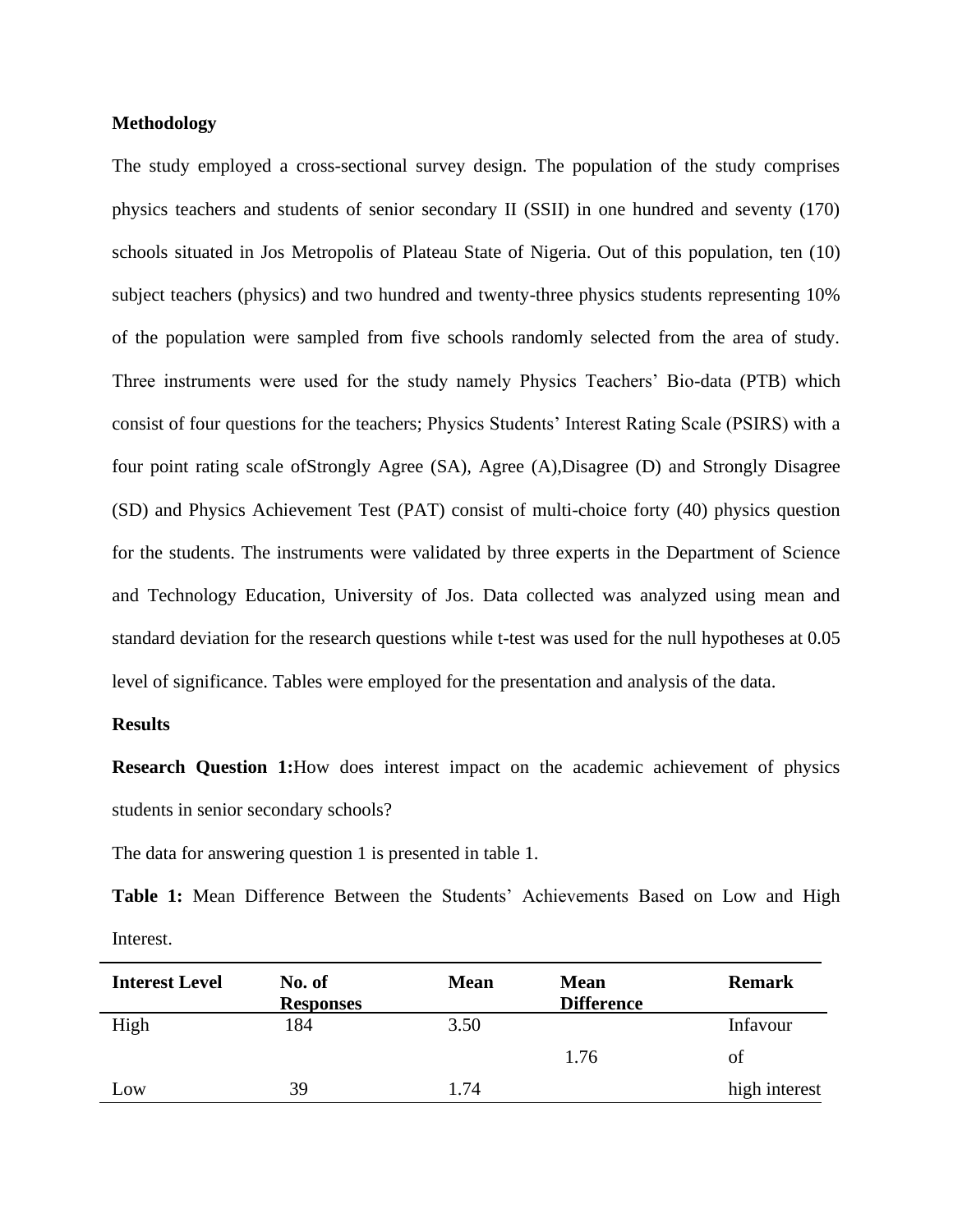Table 1 shows that the mean difference between students taught physics with high interest and those with low interest is 1.76. This is a clear indication that students with high interest in the subject of physics have the potential of doing better than those with low or no interest.

**Hypothesis 1:** Students' interest does not significantly affect their academic achievement ofphysics students in senior secondary schools.

| <b>Interest Level</b> |     |      | <b>SD</b> | Df  | t-cal | t-crit. | <b>Remark</b> |
|-----------------------|-----|------|-----------|-----|-------|---------|---------------|
| High                  | 184 | 3.50 | 9.29      |     |       |         |               |
|                       |     |      |           | 221 | 4.29  | 1.96    | significant   |
| Low                   | 39  | .74  | 4.62      |     |       |         |               |

**Table 2:** t-test Comparing Students Interest Level in Physics based on Low and High.

Table 2 reveals that the calculated t-value (t-cal) is greater than the t-critical at 0.05 level of significant. Hence the null hypothesis of no significant difference is hereby rejected. This implies that students' interests have significant impact on the academic achievement of students in their study of physics in senior secondary schools.

**Research Question 2:** What is the impact of teaching methods on the academic achievement of physics students in senior secondary schools?

The data for answering question 3 is presented in table 3.

**Table 3:** Mean Difference Betweenthe Academic Achievement of physics students based on the

Teaching Methods used.

| <b>Teaching Methods</b> | No. of           | <b>Mean</b> | <b>Mean</b>       | <b>Remark</b> |
|-------------------------|------------------|-------------|-------------------|---------------|
|                         | <b>Responses</b> |             | <b>Difference</b> |               |
| Conventional            | 140              | 29.49       |                   | In favour     |
| (Lecture Method)        |                  |             | 11.08             | of Non -      |
| Non-Conventional        | 83               | 40.51       |                   | Conventional  |
| (Other Methods)         |                  |             |                   | Method        |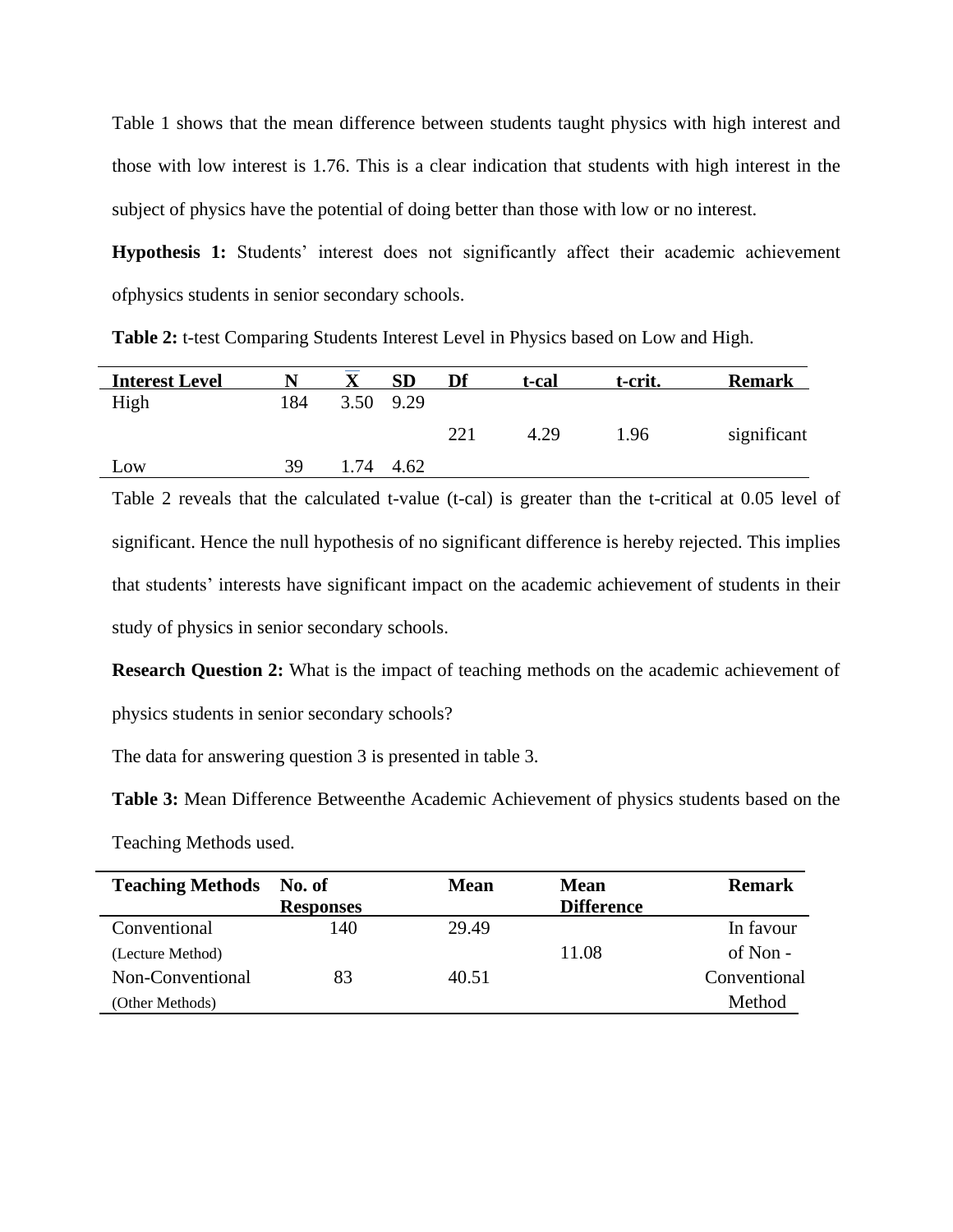Table 3 shows that the mean achievement difference between students taught physics using the two (2) groups of teaching methods is 11.08. This means that students who are taught physics using other methods do better than those taught using conventional method (Lecture Method).

**Hypothesis 2:** Teaching methods have no significant impact on the academic achievement of physics students in senior secondary schools.

**Table 4:** t-test Comparing Teaching Methods used by Teachers Based Conventional (Lecture Method) and Non-Conventional (Other Methods).

| <b>Teaching Method</b> | N   |            | <b>SD</b> | Df  | t-cal      | t-tab | <b>Remark</b> |
|------------------------|-----|------------|-----------|-----|------------|-------|---------------|
| Conventional           | 140 | 29.49 7.56 |           |     |            |       |               |
| (Lecture Method)       |     |            |           |     |            |       |               |
|                        |     |            |           | 221 | 32.12 1.96 |       | significant   |
| Non-Conventional       | 83  | 40.57 4.76 |           |     |            |       |               |
| (Other Methods)        |     |            |           |     |            |       |               |

Table 4reveals that the calculated t-value (t-cal) is greater than the t-critical at 0.05 level of significant. Hence the null hypothesis of no significant difference is hereby rejected. This implies that the teaching methods used to teach physics students have significant impact on their academic achievement.

**Research Question 3:** How does teachers' qualification affect the academic achievement of physics students in senior secondary schools?

The data for answering question 5 is presented in table 5.

**Table 5:** Mean Difference Betweenthe Academic Achievement of Students based on Teachers'

Qualifications(Trained and Non-Trained Physics Teachers).

| Teachers'<br><b>Qualification</b> | No. of<br><b>Responses</b> | <b>Mean</b> | <b>Mean</b><br><b>Difference</b> | <b>Remark</b>           |
|-----------------------------------|----------------------------|-------------|----------------------------------|-------------------------|
| <b>Trained Physics Teachers</b>   | 96                         | 25.65       |                                  | Infavour                |
|                                   |                            |             | 6.40                             | of Trained              |
| Non-Trained Physics Teachers      | -127                       | 19.25       |                                  | <b>Physics Teachers</b> |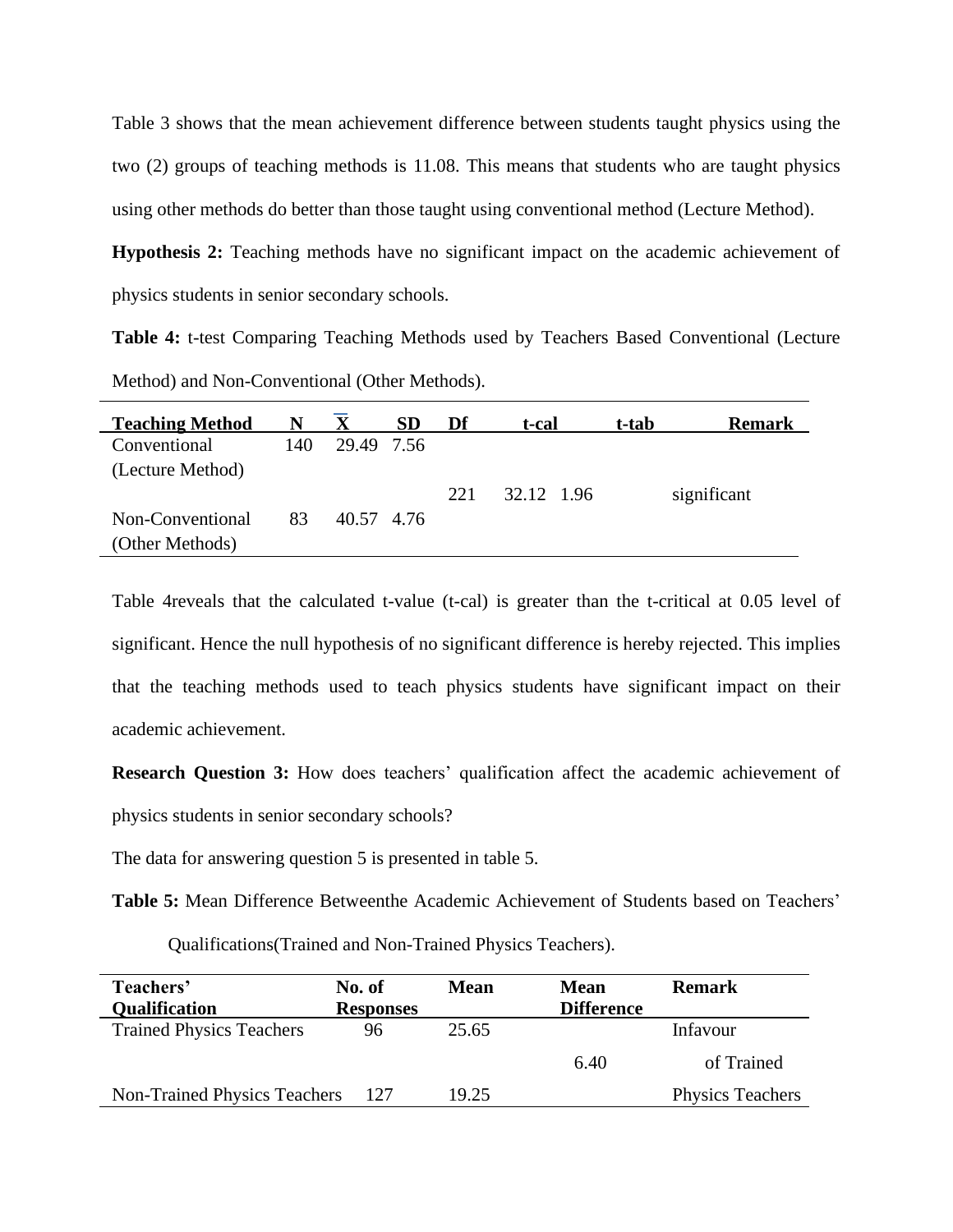Table 5 shows that the mean difference between the academic achievement of students physics trained and non-physics trained teachers is 6.40. This is a clear indication that students taught by teachers who have degree in Physics Education do better than students taught by teachers who have other qualifications.

**Hypothesis 3:**Teachers' qualification has no significant impact on the academic achievement of physics students in senior secondary schools.

**Table 6:** t-test Comparing Teachers' Qualification Based on Trained and Non-Trained Physics Teachers.

| <b>Teachers' Qualification</b>              |               | <b>SD</b> | Df  | t-cal | t-tab | <b>Remark</b>    |
|---------------------------------------------|---------------|-----------|-----|-------|-------|------------------|
| <b>Trained Physics Teachers</b>             | 96 25.65 4.99 |           |     |       |       |                  |
|                                             |               |           | 221 | 22.38 |       | 3.88 Significant |
| Non-Trained Physics Teachers 127 19.25 3.80 |               |           |     |       |       |                  |

Table 6 reveals that the calculated t-value (t-cal) is greater than the t-critical value of 1.96 at 0.05 level of significant. Hence, the result null hypothesis of no significant difference is rejected. This means that there is a significant difference between the achievement of students taught physics by teachers with trained qualifications and those not trained to teach physics.

**Research Question 4:** What is the impact of physics laboratory facilities on the academic achievement of physics students in senior secondary schools?

The data for answering question 7 is presented in table 7.

**Table 7:** Mean Difference Between Academic Achievements of Students Taught Physics withAdequate Laboratory Facilities and those withoutAdequate Laboratory Facilities.

| <b>Physics</b> | No. of          | <b>Mean</b> | <b>Mean</b>       | <b>Remark</b>       |
|----------------|-----------------|-------------|-------------------|---------------------|
| Laboratory     | <b>Response</b> |             | <b>Difference</b> |                     |
| Adequate       | 103             | 15.96       |                   | In favour of        |
|                |                 |             | 5.43              | those with          |
| Inadequate     | 120             | 10.53       |                   | adequate facilities |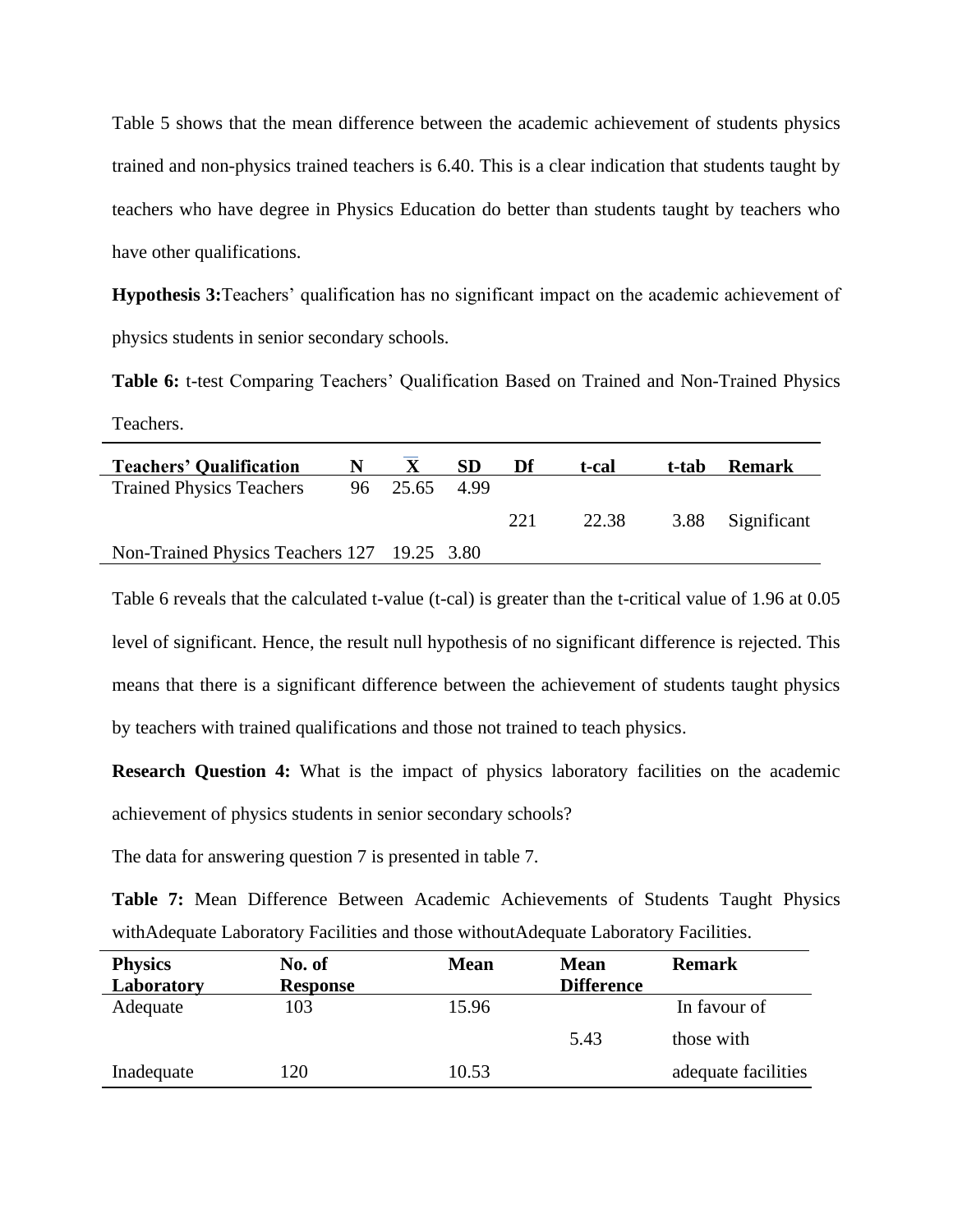Table 7 shows that the mean difference between the academic achievement of students in schools with adequate and inadequate physics laboratory facilities is 5.43. This is a clear indication that students in schools with adequate physics laboratory facilities do better than those students in schools with inadequate or no physics laboratory.

**Hypothesis 4:**The extent of availability of physics laboratory facilities has no significant impact on the academic achievement of physics students in senior secondary schools.

**Table 8:** t-test comparing Physics Laboratory Facilities Based on the Adequate and Inadequate Laboratory Facilities.

| <b>Physics Laboratory</b> | - N | <b>SD</b>  | Df  | t-cal t-tab |      | <b>Remark</b> |
|---------------------------|-----|------------|-----|-------------|------|---------------|
| Adequate                  | 103 | 15.96 7.59 |     |             |      |               |
|                           |     |            | 221 | 16.15       | 3.34 | significant   |
| Inadequate                | 120 | 10.53 4.76 |     |             |      |               |

The table 8 above revealed that the calculated t-value (t-cal) is greater than t-critical value of 1.96 at 0.05 level of significant. Hence the null hypothesis of no significant difference is rejected. This signifies that students taught physics in schools with adequate laboratory facilities have the potential of doing better than those taught in schools without adequate laboratory facilities.

## **Discussion**

The major issue addressed in the study was to determine the impact of four selected factors on physics students' academic achievement in senior secondary schools in Jos metropolis of Plateau State. From the results, it was found that students' interest in physics had a significant impact on their academic achievement. This findings collaborates with the findings of Aremu&Sokan (2003) as cited in Ogundele (2014) which found that the students' factors of poor academic performance were poor study habits, psychological adjustment problems, lack of interest in school programme, low retention, association with wrong peers, low achievement motivation and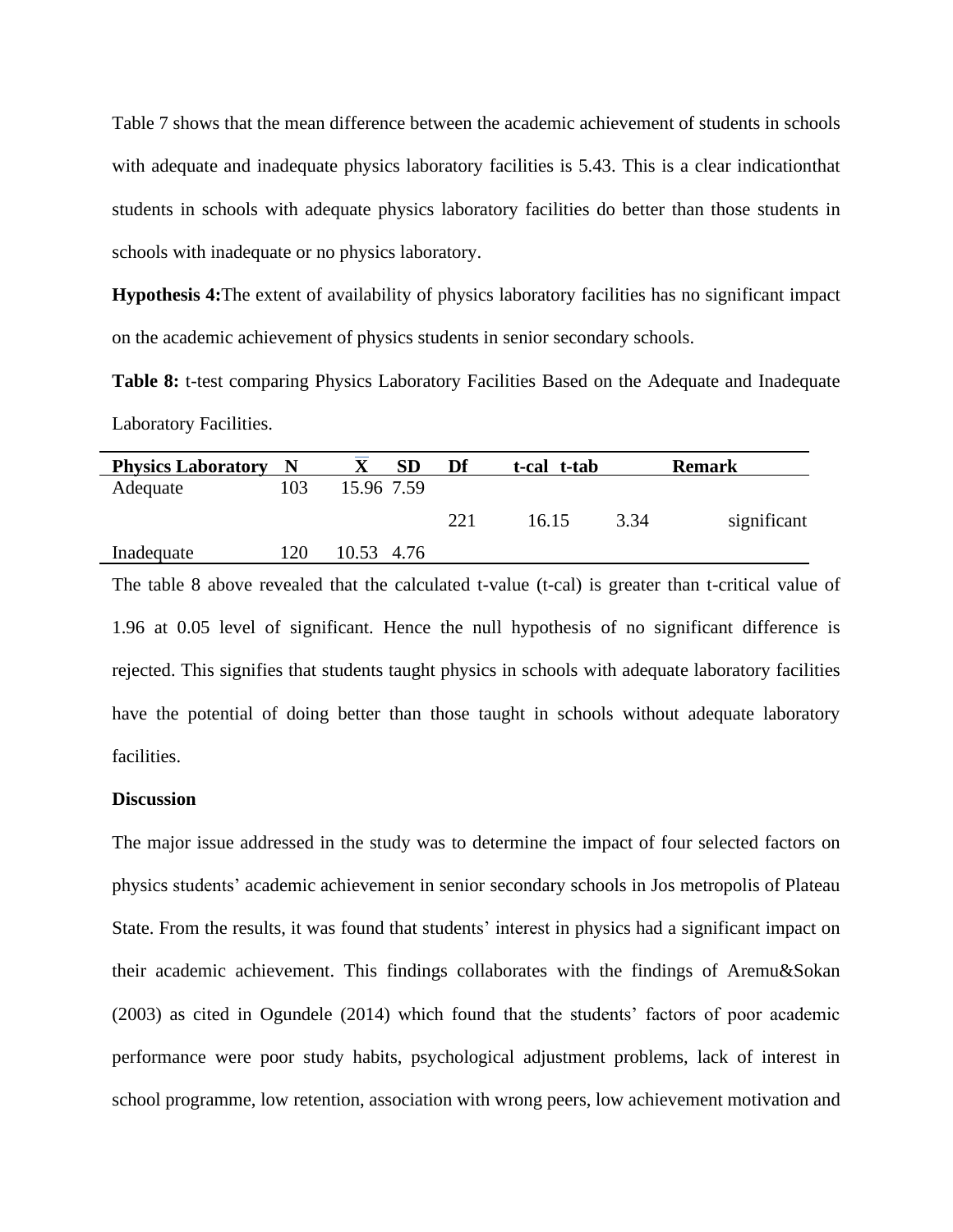emotional problems. The researchers, in this study also found out that the teaching methods used by physics teachers, their qualifications and use of appropriate teaching methodologies had positive impact on the academic achievement of physics students. This is in agreement with Wambugu & Changeiywo (2008) who stated that teaching methods are crucial factors that affect the academic achievement of students, and no matter how well-developed and comprehensive a curriculum is, its success is dependent on the quality of the teachers implementing it (Ajaja, 2009).It was also discovered from the bio-data filled by physics teachers that most of the teachers teaching physics have no familiarity with physics concepts and had degrees outside Physics Education. This factor is likely one of the causes of students' poor academic achievement in physics because the teachers were not fully trained in the appropriate teaching methodologies for physics. The researcher also discovered from the study that the absence or lack of laboratory materials contributes to students' poor achievement in physics. This is in agreement with Taale&Antwi, (2012) also discovered that inadequate exposure to science laboratory work at the secondary school level causes student inability to comprehend and apply scientific knowledge.

#### **Conclusion/Recommendation**

Based on the results from the study, the study concludes that students' interest, availability of physics laboratory, teachers qualification and appropriate teaching method have immerse impact on physics students' academic achievement in senior secondary schools. In light of the above, the following recommendations are made:

1. Appropriate measures should be put in place by school authorities to arouse students' interest in the study of physics.